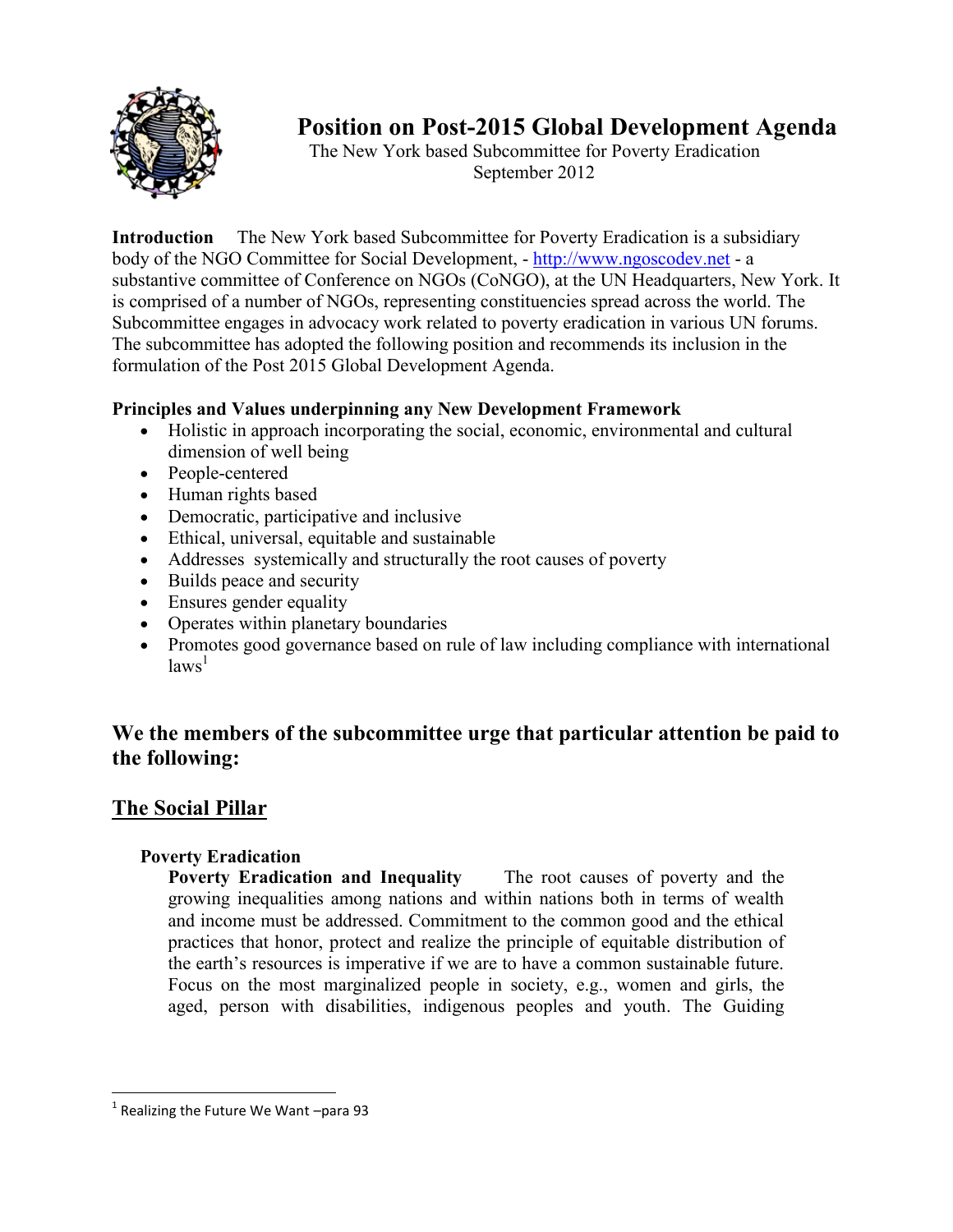Principles on extreme poverty and human rights<sup>2</sup> are a guide in how to fulfill existing obligations in design, implementation and evaluation of public policies to overcome poverty. [http://www.ohchr.org/Documents/Issues/Poverty/A-HRC-21-](http://www.ohchr.org/Documents/Issues/Poverty/A-HRC-21-39_en.pdf) [39\\_en.pdf](http://www.ohchr.org/Documents/Issues/Poverty/A-HRC-21-39_en.pdf)

**Implementation of the Social Protection Floor** All States are strongly urged to ensure a human rights approach to social protection implementing ILO Recommendation 202 that urges all States to establish as quickly as possible a social protection floor.

**Rural Development and Sustainable Agriculture** Rural development and sustainable agriculture with special consideration of the smallholder farmer is essential for food security. Food sovereignty must be incorporated into the Post 2015 Development Policies. "Investments in agriculture are more effective in lifting people out of poverty than investments in any other sector—they not only drive economic growth and set the stage for long-term sustainable development, they pay high dividends in terms of quality of life and dignity for poor rural people." said the President of the International Fund for Agricultural Development (IFAD), *Kanayo F. Nwanze*.

#### **Full Employment and Decent Work for All**

Full Employment and Decent Work for All **Essential to advancing** sustainable human development is full employment and decent work for all. The ILO has already prepared a Decent Work Agenda whose various components could be used as part of the post 2015 agenda. The Global Jobs Pact also has important elements that contribute to the commitment to full employment and decent work.

#### **Social Integration**

**Participatory Structures** An enabling environment must be created at the neighbourhood, local, national and international level for people to become active agents in decision-making - planning, implementing, monitoring and evaluating the development agenda. Model programmes, such as 'People's Planning Process and Sustainable Development, the Kerala Experiment<sup>3</sup> and for children and youth [www.childrenparliament.in](http://www.childrenparliament.in/) result in participatory democracy where people continuously monitor the processes and have their effective say in an ongoing way ensuring the realization of global development goals.

**Gender Equality** The empowerment of women and girls and the protection of their rights must be at the center of the Post 2015 development agenda. Gender equality must be adequately addressed and maintained as a clear focus in relationship to its root causes and poverty eradication.

 $2$  Final Draft of the guiding principles on extreme poverty and human rights [http://www.ohchr.org/Documents/Issues/Poverty/A-HRC-21-39\\_en.pdf](http://www.ohchr.org/Documents/Issues/Poverty/A-HRC-21-39_en.pdf)

<sup>3</sup> **Development Dialogue** No Future without Justice- page 98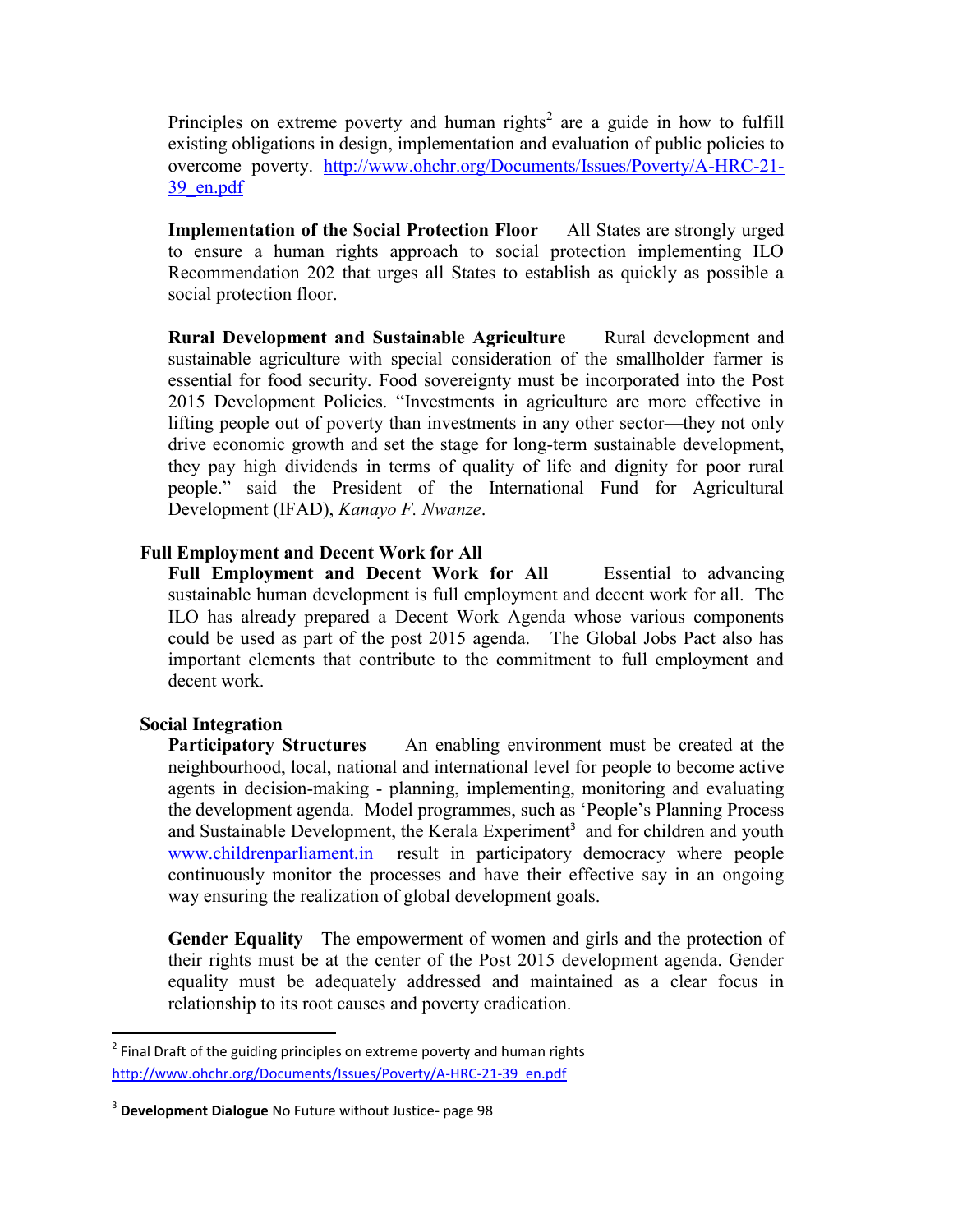### **The Sustainable Pillar**

**Sustainable Development Goals** The proposed Sustainable Development Goals for all countries need to be limited in number, time-bound, concise, action oriented, global in nature, easy to communicate and sensitive to the fact that 'one size does not fit all'. There needs to be common goals with differentiated targets and indicators<sup>4</sup> that address our planetary boundaries, the root causes of poverty, unsustainable development, and excessive consumption and production patterns. Incorporating the strengths of the Millennium Development Goals and learning from weaknesses will be a step towards ensuring success. All relevant stakeholders should be actively involved in realizing these goals. Sustainable Development Goals must be socially, economically and environmentally sound and gender sensitive.

**Care of the Earth** All development must be environmentally sustainable. Production and consumption must take into account how the common goods of the earth are used and protected. The *10-year framework for sustainable consumption and production patterns* adopted by Rio+20 UN Conference on Sustainable Development<sup>5</sup> should be a guiding principle for a development framework.

**Corporate Social Responsibility** Implementation of the UN Framework for Business and Human Rights should be included in the Post 2015 Development Agenda. Governments need to develop mechanisms and regulations to ensure Corporate Social Responsibility and Accountability. [http://www.business](http://www.business-humanrights.org/SpecialRepPortal/Home)[humanrights.org/SpecialRepPortal/Home](http://www.business-humanrights.org/SpecialRepPortal/Home)

### **The Economic Pillar**

**Global Financial and Economic Architecture** A new global financial and economic governance system is urgently required to address:

- growing inequalities
- social infrastructure and employment creation
- environmental dimensions of sustainable development
- a commitment to realistic targets with accountability in aid for development
- an equitable and effective tax system
- a fair and just regulation of trade
- a sovereign debt work-out mechanism
- a need for regulation, responsibility, accountability and transparency

<sup>&</sup>lt;sup>4</sup> **Development Dialogue** No Future without justice- Pages 21, 63 <sup>5</sup> The Future We Want -para 226